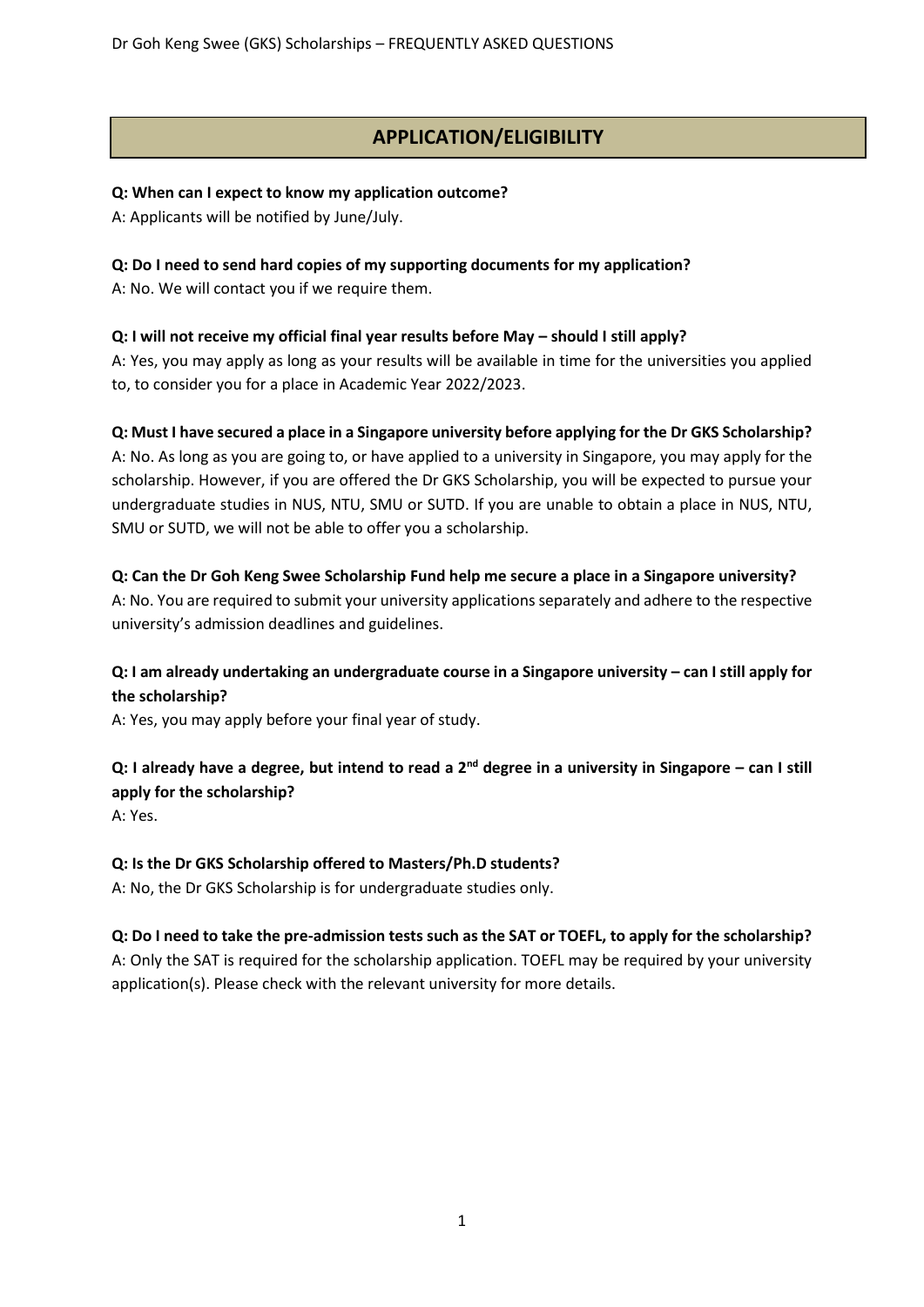Dr Goh Keng Swee (GKS) Scholarships – FREQUENTLY ASKED QUESTIONS

# **SAT**

## **Q: What is the SAT? Can I take other tests such as the TOEFL or ACT in place of the SAT?**

A: The SAT is a standardised test which assesses your Reading, Writing and Mathematics skills. It is compulsory for you take the SAT in order to be considered for the Dr GKS Scholarship.

\*The SAT is optional if you have a confirmed placement at NUS, NTU, SMU or SUTD.

#### **Q: How do I register for SAT? How do I know when the test dates are?**

A: You may check the test dates available in your country on the College Board website [\(http://www.collegeboard.org/\)](http://www.collegeboard.org/) and register for a test through the website.

## **Q: I have missed the date to register for the SAT. Can I be exempted from taking the SAT?**

A: As SAT is a requirement for the Dr GKS Scholarship, it is advisable to register and take the SAT early, in order for us to process your application.

## **Q: I have taken the SAT more than once. Can I combine the better scores of the different sections?**

A: No, all sections have to be taken in **one** sitting. Combining section scores from different sittings is not allowed.

# **SELECTION/INTERVIEW**

## **Q: What are the selection criteria for the Dr GKS Scholarship?**

A: We assess applicants based on their overall academic and non-academic achievements.

# **Q: How many times do I have to travel to Singapore for assessments for my application?**

A: If shortlisted, you are required to attend one interview in end-May/June.

# **Q: Do I have to travel to Singapore for a round of psychometric testing prior to being shortlisted?** A: No. We may however, require you to do an online assessment. You will be informed via email in April.

## **Q: I currently do not have a valid passport – may I still apply?**

A: While you may still apply at this point without a valid passport, you should find out about the passport application processes in your country (e.g. timelines). Eventually, you will need a valid passport to travel to Singapore to study at NUS, NTU, SMU or SUTD if you are offered the Dr GKS scholarship .